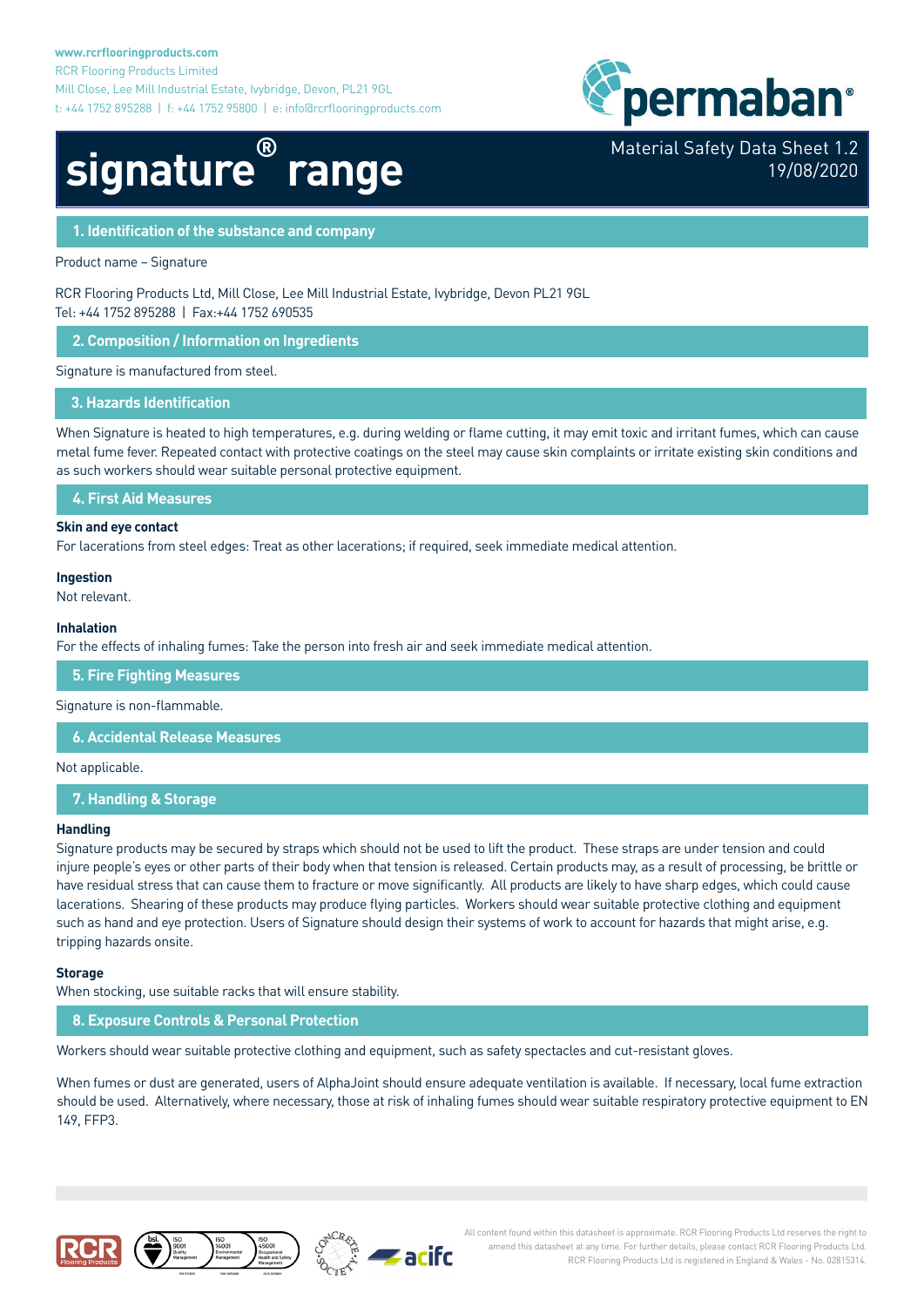#### **www.rcrflooringproducts.com**

RCR Flooring Products Limited Mill Close, Lee Mill Industrial Estate, Ivybridge, Devon, PL21 9GL t: +44 1752 895288 | f: +44 1752 95800 | e: info@rcrflooringproducts.com



# **signature® range**

# Material Safety Data Sheet 1.2 19/08/2020

When using processes that are likely to generate dust or fumes, exposures should be kept below current work exposure limits as defined in EH40 or equivalent and also current principles of good practice. To achieve this, adopt good hygiene to remove or suppress contaminants at source (by using local dust or fume extraction as close to the point of creation as possible) or provide suitable ventilation. Where there remains a risk of inhaling dust or fume, workers should wear suitable and adequate respiratory protective equipment such as FFP3.

### **9. Physical and Chemical Properties**

| <b>Composition</b> |            |            |             |             | Yield Stress<br>(N/mm 2) | <b>Tensile Strength</b><br>(N/mm 2) | <b>Melting Point</b><br>l <sub>o</sub> C, | Density at 20°C<br>(kg/m3) |
|--------------------|------------|------------|-------------|-------------|--------------------------|-------------------------------------|-------------------------------------------|----------------------------|
| С.                 | Mn         |            |             |             |                          |                                     | 450 / 1520                                | 7.85                       |
| 0.24<br>Max        | 1.5<br>Max | 0.4<br>Max | 0.05<br>Max | 0.05<br>Max | 440<br>Max               | 560<br>Max                          |                                           |                            |

# **10. Stability & Reactivity**

The product is stable under normal conditions, but when heated to high temperatures, it produces fumes.

# **11. Toxicological Information**

Mechanical working, such as dry grinding or machining, will produce dust of the same composition as the base metal. If the product is heated to high temperatures, e.g. during welding or flame cutting, fumes containing oxides of iron and manganese are produced, together with breakdown products of any protective coating that may be on the sheet, all of which may be irritant.

The principal mode of entry into the body is by inhalation. Exposure to airborne iron-oxide fumes, in sufficient concentrations and over long periods of time, may cause benign lung changes. Repeated exposure to manganese can also affect the nervous system, especially the fine control of intentional movement. Prolonged contact with protective coatings on the sheet may cause irritation to the skin and may cause dermatitis.

### **12. Ecological Information**

#### No known harmful effects.

### **13. Disposal Considerations**

|                                          | <b>Product</b>                                                         | <b>Packaging</b>                            | <b>Packaging</b>                            | <b>Packaging</b>         |  |  |
|------------------------------------------|------------------------------------------------------------------------|---------------------------------------------|---------------------------------------------|--------------------------|--|--|
|                                          | <b>Signature</b>                                                       | <b>Pallet and Wooden</b><br><b>Supports</b> | <b>Plastic Wrap and</b><br><b>Strapping</b> | <b>Nails and Staples</b> |  |  |
| <b>Disposal</b><br><b>considerations</b> | Recycle or landfill                                                    | Incineration or landfill                    | Incineration or landfill                    | Recycle or landfill      |  |  |
| <b>Hazardous waste</b>                   | <b>No</b>                                                              | No                                          | <b>No</b>                                   | No.                      |  |  |
| <b>Waste code</b>                        | 19 12 02 - ferrous metal                                               | 15 01 03 - wooden<br>packaging              | 15 01 02 - plastic<br>packaging             | 19 12 02 - ferrous metal |  |  |
| <b>Methods of disposal</b>               | Dispose of using licenced waste hauliers and disposal contractors only |                                             |                                             |                          |  |  |

#### **14. Transport Information**

The product is not classified as dangerous for carriage.

#### **15. Regulatory Information**

Plain carbon steel products are not classified as 'dangerous for supply' under the Chemicals (Hazard Information and Packaging) Regulations.







All content found within this datasheet is approximate. RCR Flooring Products Ltd reserves the right to amend this datasheet at any time. For further details, please contact RCR Flooring Products Ltd. RCR Flooring Products Ltd is registered in England & Wales - No. 02815314.